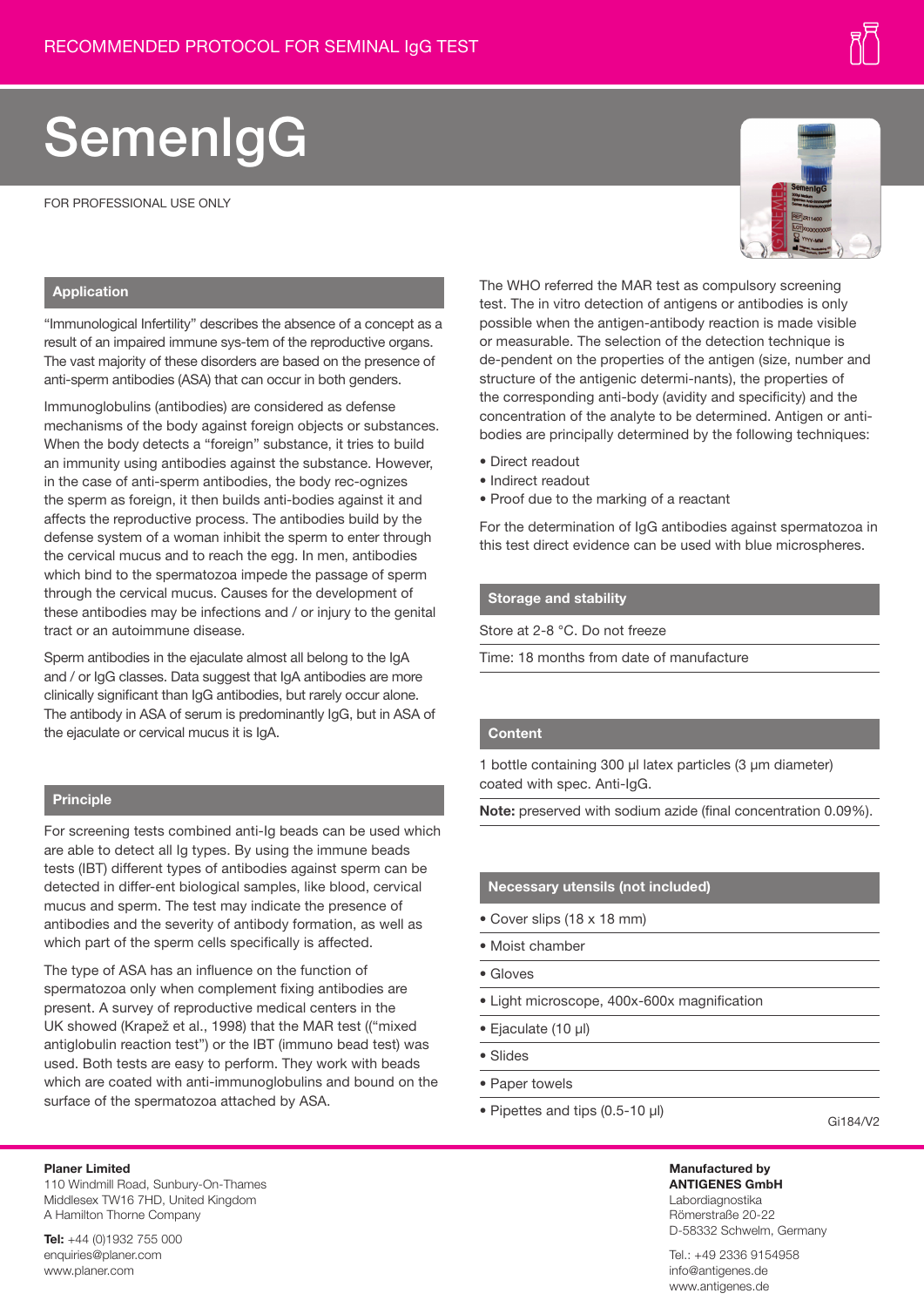# **Procedure (see also diagram below)**

Performing the direct testing of the IgA class in human spermatozoa.

- 1. Warm up semen sample and reagents to room temperature. Use only native ejaculate.
- 2. Pipette 3.5 µl fresh ejaculate 3.5 µl latex particles on a glass slide (mix latex particles before).
- 3. Mix with the tips of the pipette 5x the semen sample with the latex particles.
- 4. Place a cover slip to the mixture and incubate in a moist chamber.
- 5. Evaluate the mixture after 3 minutes. Examine the sample under a light microscope at 400x-600x magnification. It may be beneficial to evaluate the slide under phase contrast or dark field. If positive, the latex particles are deposited on the motile sperm. This reaction between the sperm and the latex particles in-dicates that anti-sperm antibodies are present. Count 100 sperm to determine the percentage of IgGpositive sperm. Count again after 10 minutes.

Keep the slides while waiting in a humid environment (e.g. in a culture dish containing moist filter paper).

#### **Evaluation:**

A suspected immunological infertility is when 10-39% of motile sperm have adhering latex particles. If 40% or more of the sperm have adhesive latex particles, an immunological infertility is very likely.

The direct IgG test can be carried out only with motile sperm. Semen samples with very low sperm concentration or a small number of motile sperm can lead to erroneous results. It is therefore recommended to count a larger number.

#### **Important note:**

The decision to an ART therapy should not be primarily the result of the IgG-dependent test, but could value as an additional factor beside the number of sperm, sperm motility, sperm morphology and other traits are valued.

### **Safety information / precautions**

(Please also read the safety data sheets)

- All semen samples should be considered potentially infectious. Handle all samples as though they are HIV or hepatitis infected material.
- When working with samples and reagents always wear protective clothing (gloves, gowns, eye / face protection).
- SemenIgG contains 0.1% bovine serum albu-min.
- Sample slides with samples and remaining sample should be inactivated after evaluation and then discarded.

# **Diagram of the procedure of the seminal IgG test**



3.5 µl fresh, native sperm



Mix 5x latex particles with 3.5 µl fresh native sperm



Gi184/V2

**Manufactured by ANTIGENES GmbH** Labordiagnostika Römerstraße 20-22 D-58332 Schwelm, Germany

Tel.: +49 2336 9154958 info@antigenes.de www.antigenes.de

# **Planer Limited**

110 Windmill Road, Sunbury-On-Thames Middlesex TW16 7HD, United Kingdom A Hamilton Thorne Company

**Tel:** +44 (0)1932 755 000 enquiries@planer.com www.planer.com